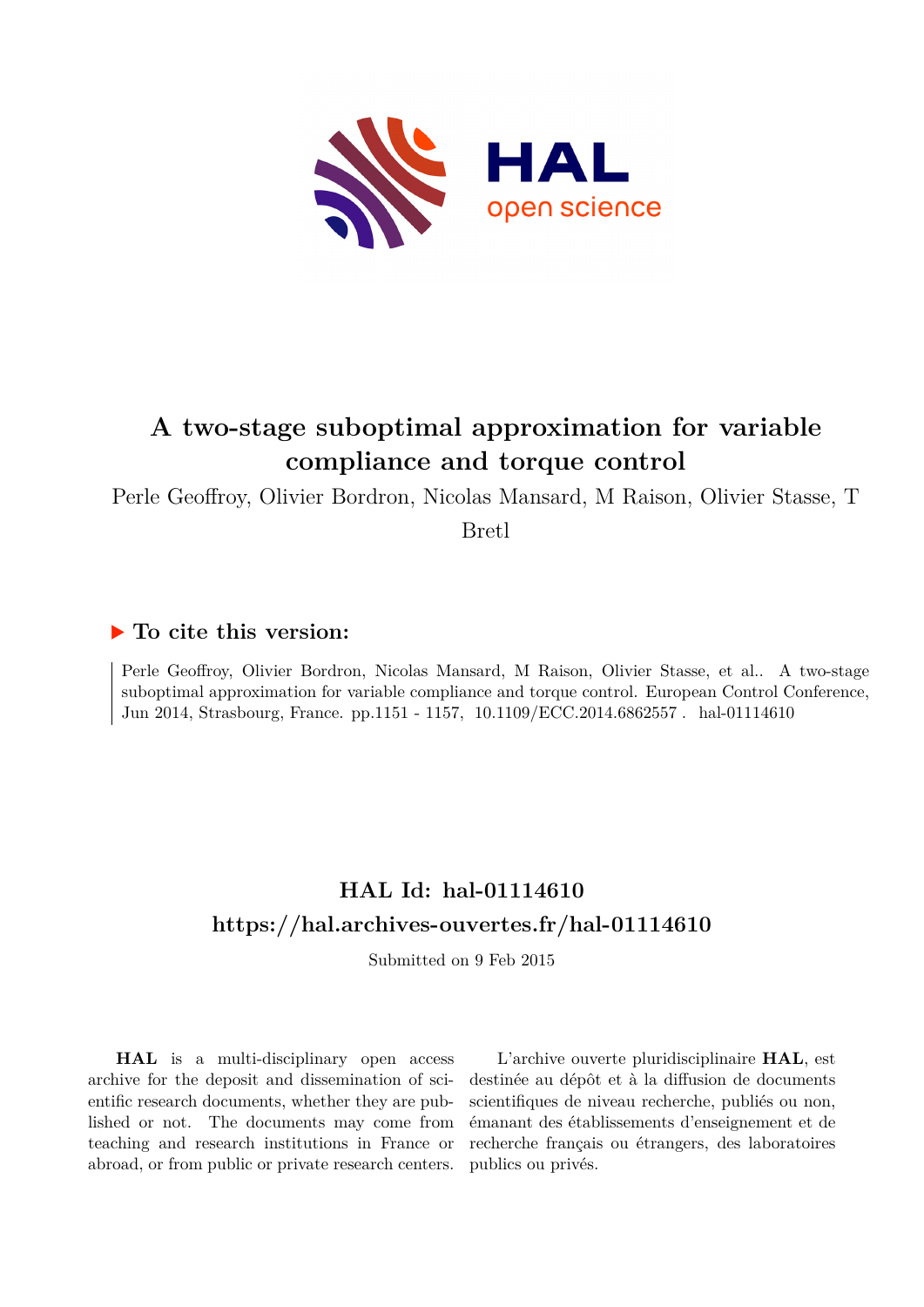# A two-stage suboptimal approximation for variable compliance and torque control

P. Geoffroy\*,<sup>†</sup>, O. Bordron\*,<sup> $\triangle$ </sup>, N. Mansard\*, M. Raison<sup>†</sup>, O. Stasse\*, T. Bretl\*,<sup> $\Box$ </sup>

*Abstract*—Variable-stiffness actuator is a very appealing mechatronic design that combines the efficiency of stiff actuator in free space with the consistency of elastic actuation in contact. The control of such an actuation system remains a challenge due to its non-linearity and by the fact that it doubles the number of control inputs. In this paper, we propose an original control strategy to compute the whole-body movement of a complex variable-stiffness robot during dynamic task execution. Operational space control is first used to compute both the joint torque and stiffness from operational references. A nonlinear model-predictive controller is then proposed to track at higher frequency these references on each joint separately. The effectiveness of this approach is then validated on two models of real actuator with adjustable stiffness, and finally on an explosive motion to make a humanoid robot jump.

#### I. INTRODUCTION

This paper deals with the control of multiple body robot with compliant actuation. This paradigm of actuation originates from the series-elastic actuator [1]. An example of complete series-elastic actuation is the Coman robot [2]. The compliance is a very positive property when the robot works in contact with its environment, but deeply complicates the control in particular when performing fast and accurate movements in free space. Variable-stiffness actuators are a nice trade-off, offering compliancy when in contact or before an impact but being stiff when accuracy is required [3].

We are interested in the capability to generate and control complex movements, e.g. a humanoid robot grasping an object while keeping its balance [4] or several manipulator robots moving an object collaboratively. The brute-force solution is to model the movement to execute as an optimal motion problem, and use direct solution method to obtain an approximation of the optimum [5]. However, this solution is computationally expensive: it scales in the cube of the number of actuators. It is yet prohibitive for complex variablestiffness robot that have two motors for each axis [6].

A classical solution to reduce the complexity is to consider only the instantaneous linearization of the system evolution [7], resulting in inverse kinematics when only the geometry is considered [8] or inverse dynamics when inertia and forces are considered. In particular, operational-space inverse dynamics, detailed below, proposes to compute the output motor joint torques in function of references forces and acceleration in some specific operational spaces [9]. The interest is that, when the proper operational space is chosen, the reference motion is generally very easy to specify.

Two major problems limit the generalization of operationspace inverse dynamics as the classical motion generation and method. First, joint torque is not a direct input of the motors, and a complex non-linear output as soon as reductors are introduced between the motor and the joint. Reductors are indeed difficult to properly model, which prevents feedforward control, while feedback control requires both an expensive torque sensor and a very fast (and very expensive) electronics [10]. Second, there is no sense to instantaneously linearize a spring, since any force at the input of a spring would instantaneously produce zero motion at its output.

However, the spring actuation can be considered as an advantage to apply a reference torque on a real robot, by using the spring as a cheap force sensor. A first level compute the reference joint torques from the operational specification. The torques are then tracked by an optimal-motion solver for each joint, acting at higher frequency and taking care of the spring dynamics. Compared to the whole-body optimal solver described for example in [6], this solution decouples the space complexity (solved by the whole-body inverse dynamics) from the temporal complexity (solved by each actuator optimal controller). The decoupled solution can be seen as a suboptimal approximation to the whole-body optimal problem.

With respect to this strategy, the paper proposes three contributions. We propose a method to compute the reference joint compliance from operation compliance specification, based on the operational-space formulation (Section II). We then propose a generic method to efficiently compute the optimal control law at the joint level (Section III). This method can be directly applied to any possibly non-linear joint model and various cost function, for tracking the output acceleration, torque or stiffness as shown in Section IV. Finally, we propose an implementation of the optimal controller, coupled with the operational-space solver, to produce complex movements. In particular, we demonstrate a wholebody jump in simulation with a modified stiffness-variable humanoid in Section V.

# II. FROM WHOLE-BODY OBJECTIVES TO ACTUATOR REFERENCES

We first recall in Section II-A the generic model of a free-floating robot in contact with a known, typically rigid, environment. From this model, it is classical to deduce a torque control law based on task specifications, which is

<sup>\*</sup> LAAS-CNRS, Univ. Toulouse, France (name.surname@laas.fr).

<sup>&</sup>lt;sup>†</sup> École Polytechnique de Montréal, Montréal, Canada.

 $\triangle$  École Normale supérieure de Bretagne, Ker Lann, France.

 $\Box$  University of Illinois, Urbana-Champaign, USA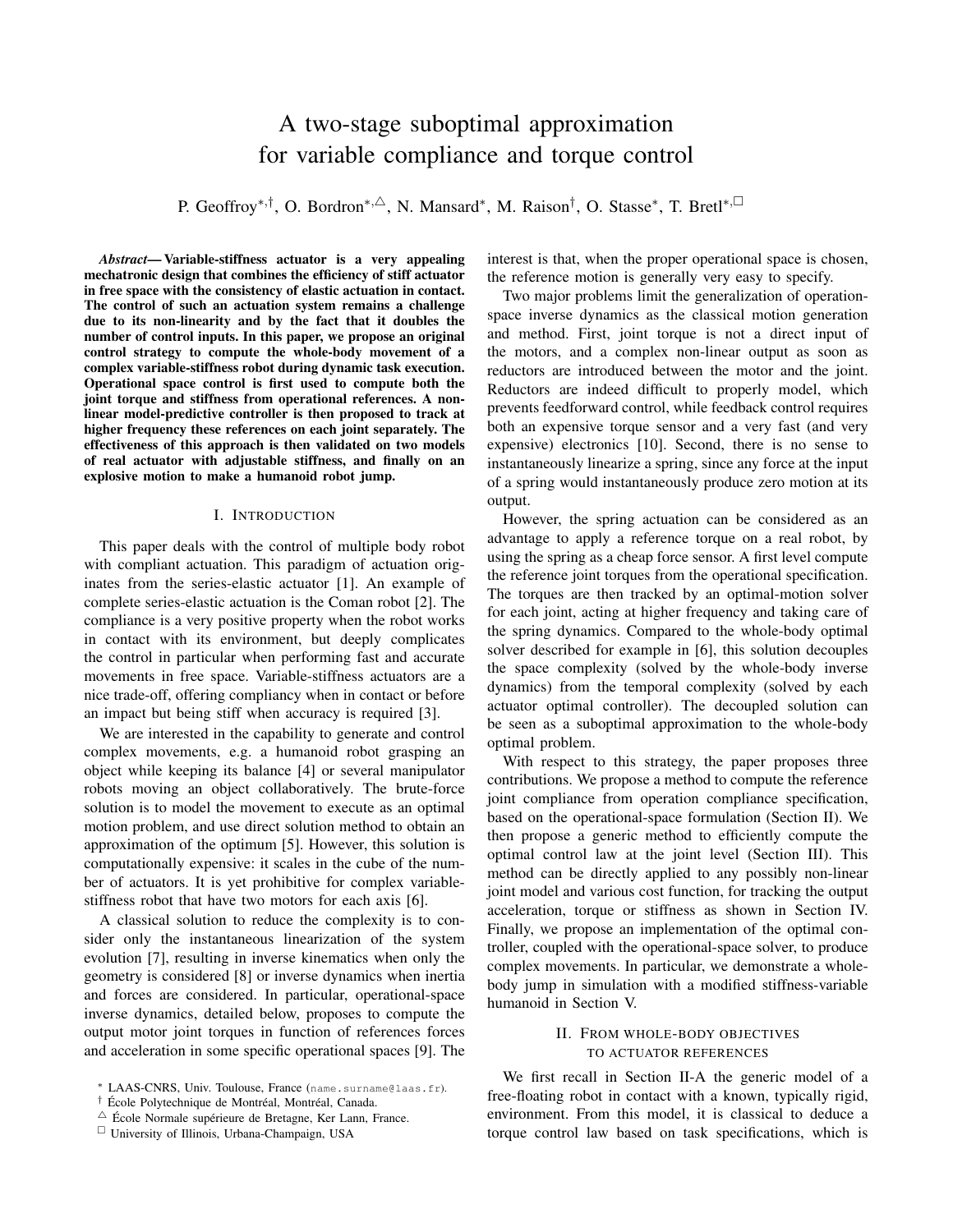also recalled in Section II-B. Based on this model and this procedure, we propose a solution to deduce the needed whole-body compliance to meet some reference compliance expressed in given task spaces in Section II-C.

# A. Dynamic model

In general, the dynamics model of the robot whole body, considering all the bodies and the actuator to be stiff, is:

$$
A(q)\ddot{q} + b(q, \dot{q}) = S^{\mathsf{T}}\tau - \sum_{k=1}^{n_c} J_k(q)^{\mathsf{T}} f_k \tag{1}
$$

where  $A$  is the generalized inertia matrix,  $b$  is the dynamic drift (sum of Coriolis, centrifugal and gravity forces),  $\tau$  are the joint torques (typically, the actuator output torques),  $S$ is the matrix that selects the actuated degrees of freedom (DOF),  $f_k$  are the  $n_c$  contact forces exerted by the robot on the environment at the contact points  $p_k$  and  $J_k = \frac{\partial p_k}{\partial q}$  are the Jacobian of the contact points.

This equation represents the inverse dynamics: from a given joint acceleration given as a reference, it gives the forces that would lead to this acceleration. The three  $\ddot{q}$ ,  $\tau$ and  $f_c = (f_1, ..., f_{n_c})$  are variable and evolve together. Very often in robotics, we want to impose a reference  $\ddot{q}$  and search for a solution  $\tau$  meeting this reference, while  $f_c$  is explicitly needed.

It is possible to get ride of  $f_c$  and then compute the needed joint torques if an interface model is given. For example, if assuming a rigid contact  $J_k \ddot{q} + J_k \dot{q} = 0^{-1}$ , an accelerationfree relation can be obtained from (1):

$$
J_c A^{-1} \tau = J_c A^{-1} J_c^T f_c + b_c
$$

where  $J_c = (J_1, ..., J_{n_c})$  and  $b_c = J_c A^{-1} b - J_c \dot{q}$ . When  $J_c$  is full row rank,  $f_c$  can be immediately deduced from  $\tau$ . This leads to equivalent dynamics in contact [11]:

$$
A\ddot{q} + b_c = (SN_c)^T \tau \tag{2}
$$

where  $N_c = I - J_c^T (J_c A^{-1} J_c^T)^{-1} J_c A^{-1}$  is the projector in the null space of J alongside the direction  $A^{-1}$  and  $b_c = N_c^T b - (J_c A^{-1} J_c^T)^{-1} \dot{J}_c \dot{q}$ . This equation still holds when  $J_c$  is not full row rank, even if slightly less intuitively obtained [12].

In this last equation, the contact forces are considered as additional actuators to compensate the underactuation expressed by  $S<sup>T</sup>$ . It is possible to separate the forces into support forces  $f_s$ , used as actuators, and the other forces, which would be typically used to accomplished a given force reference. In that case, the equation is written:

$$
A\ddot{q} + b_S = (SN_S)^T \tau + \sum_{k=1}^{n_f} J_k f_k
$$

<sup>1</sup>The contact typically also imposes the forces to stay in the friction, which comes as an additional constraint expressed in  $f_c$ .

# B. Operational-space inverse dynamics

1) For one task: The task-function [13], or operationalspace [9], approach was proposed to enable the user to define the objectives of the motion to be executed in a dedicated task, or operational, space rather than directly in the configuration space. The task is defined by a vector function  $e(q, \Omega) \in \mathbb{R}^m$  of the robot configuration q and the rest of the universe  $\Omega$ , whose image space is called the task space and whose Jacobian with respect to the configuration is denoted  $J = \frac{\partial e}{\partial q}$ . In addition to the task function, the control in the task space is given as a reference vector field  $\ddot{e}^*$  in the tangent to the task space. The task acceleration  $\ddot{e}$  can be linked to the control input  $\tau$  by multiplying (2) by  $JA^{-1}$ .

$$
\ddot{z} = JA^{-1}(SN_S)^T \tau + \mu
$$

where  $\mu$  is the task drift that collects the non linear terms.  $\tau$ is obtained by solving this equation in the least-square sense:

$$
\tau = (JA^{-1}(SN_S)^T)^{\#}(\ddot{e}^* - \mu)
$$

where  $.$ <sup>#</sup> denotes any reflexive generalized inverse, typically the inverse weighted on the left by  $SA^{-1}(SN_S)^T$  [14].

2) For several tasks: This last form satisfies the task while minimizing the given norm, but the general solution is written:

$$
\tau = (JA^{-1}(SN_S)^T)^{\#}(\ddot{e}^* - \mu) + P\tau_2
$$

The second input  $\tau_2$  can be chosen arbitrarily ( $\tau_2 = 0$  results in the least norm solution). This second input can be used to satisfy a secondary task, and recursively, any number of tasks set up in a hierarchy order. Denoting by  $e_1 \dots e_p$  the hierarchy of tasks with  $J_i$  the task Jacobian, the general solution is:

$$
\tau = \sum_{i} G_{i|i-1}^{\#} (\ddot{e_i}^* - \mu_{i|i-1})
$$

with  $G_i = J_i A^{-1} (S N_S)^T$ ,  $G_{i|i-1} = G_i P_{i-1}$ ,  $P_0 = I$ ,  $\forall i >$  $0, P_i = P_{i-1} - G_{i|i-1}^{\#} G_{i|i-1}$  and  $\mu_{i|i-1}$  collects all the non linear terms. More details are given in [15]. In particular, the hierarchy can be implemented on an efficient manner and be coupled with an active-set search if some task references are given as bounds rather that equality.

# C. Operational-space inverse compliance

Our objective in this section is to define a similar scheme to compute the configuration compliance, being given some reference compliance in dedicated task spaces. We first consider the fully actuated case, i.e. when  $SN_S$  is invertible (typically, a fixed manipulator whose only considered contact forces are at the interface with the ground).

1) Direct compliance model: We denote by  $\Gamma$  the compliance of the axes, supposed constant (linear springs). A variation of the torques then induces a variation of the axis position  $\Delta q$  given by

$$
\Delta q = \Delta \Gamma \tau
$$

 $\Gamma$  can be seen both as a diagonal matrix (make explicit by the left exponent  $\Delta \Gamma$ ) or as a vector (denoted  $\Delta \Gamma$ ).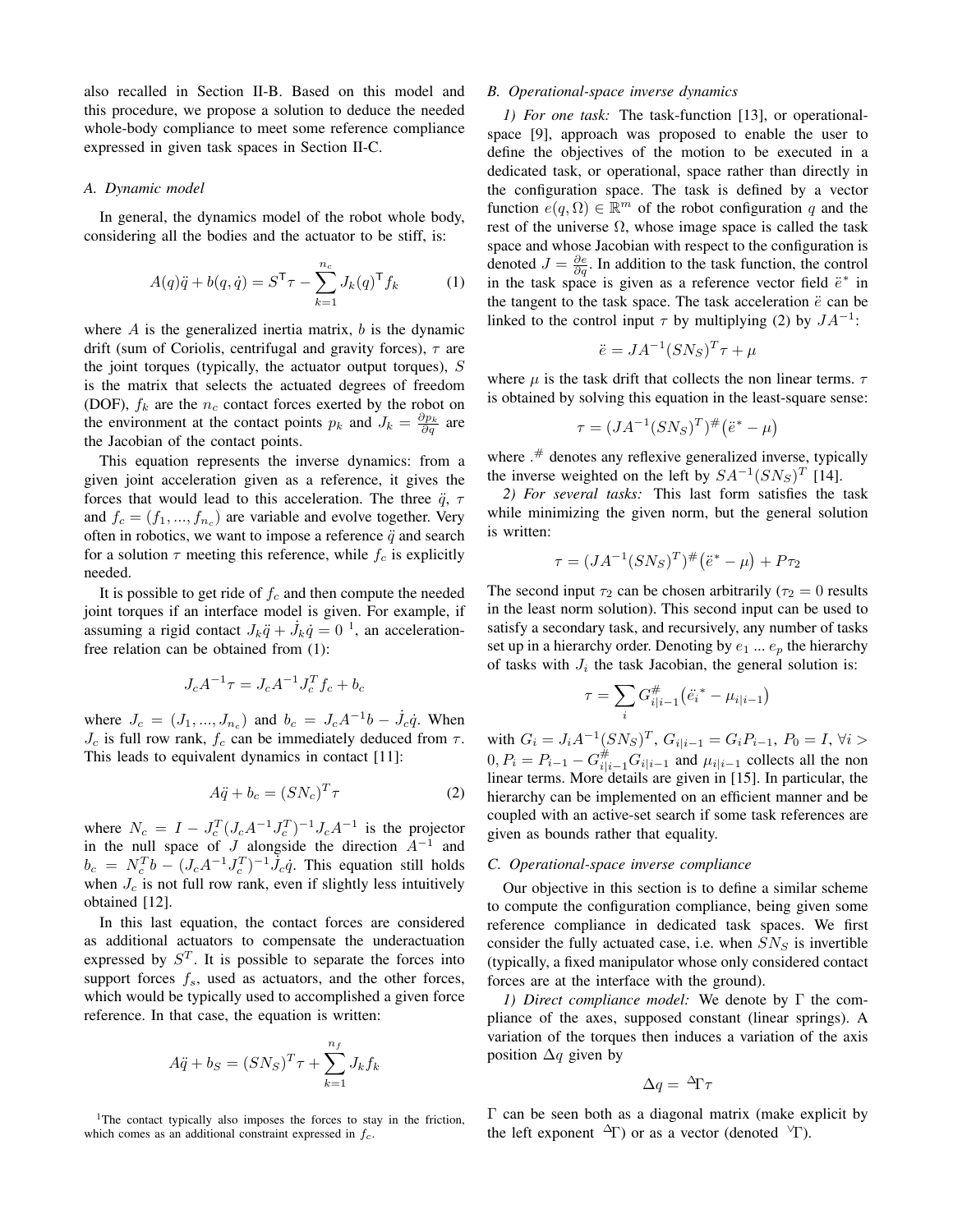Consider now a slight change of configuration  $\Delta q$  from the spring equilibrium. We search for the equivalent spring reflected at a given contact point. The change  $\Delta q$  leads both to a change of contact position and contact forces. The change of position is directly:

$$
\Delta x = J \Delta q
$$

The change of force is expressed from the steady-state forceto-torque equation  $\tau = J^T f$ . Plugging both equations, we get:

$$
\Delta x = J \Delta q = J \, \Delta \Gamma \tau = J \, \Delta \Gamma J^T f
$$

The apparent compliance can then be defined by:

$$
\gamma = J^{\Delta} \Gamma J^T
$$

where  $\gamma$  is a square symmetric matrix.

2) Quadratic solution: Now assume that we require a specific apparent compliance  $\gamma^*$ . The configuration compliance that best matches this reference can be expressed as the solution of the Frobenius problem:

$$
\min_{\Delta \Gamma \text{diagonal}} \|J^{\,\Delta} \Gamma J^T - \gamma^* \|_F
$$

where  $\|.\|_F$  denotes the Frobenius norm. This is a quadratic problem, since the square Frobenius norm is the sum of square of the matrix coefficients and since  $J^{\Delta} \Gamma J^{T}$  is linear if  $\Gamma$ .

We denote by  $\vee$  the matrix-to-vector operator stacking all the columns of the input matrix<sup>2</sup>. The Frobenius problem can be explicitly rewritten as a quadratic problem:

$$
\min_{\forall \Gamma} \|\mathcal{J}^{\vee}\!\Gamma - \mathcal{V}^*\|_2
$$

where  $\mathcal J$  is the unique matrix such that  $\mathcal J^{\vee}\Gamma = {}^{\vee}(J^{\Delta}\Gamma J^T)$ . This operator has the following properties:

$$
\mathcal{J}^{\vee}\Gamma = J^{\Delta}\Gamma J^T \tag{3}
$$

$$
\mathcal{J}^T \vee_{\gamma} = \Delta(J^T \gamma^* J) \tag{4}
$$

where  $\Delta$  denotes the matrix-to-vector operator that selects the diagonal elements of the input matrix. Finally, the square of  $J$  is the Hadamard square of the square of  $J$ :

$$
\mathcal{J}^T \mathcal{J} = [J^T J] \tag{5}
$$

where  $||A|| = A \circ A$  denotes the element-wise (Hadamard) square of  $A$ .

The solution to the unconstrained quadratic problem is given by the pseudo-inverse:

$$
{}^{\vee}\!\Gamma=\mathcal{J}^{+\vee}\gamma^*
$$

Since for any A,  $A^+ = (A^T A)^+ A^T$  and using (5), this last form can be rewritten:

$$
\mathbf{Y} = [J^T J]^{+} \Delta (J^T \gamma^* J) \tag{6}
$$

<sup>2</sup>The operators  $\vee$  is abusively applied to pass from the diagonal matrix  $\Delta\Gamma$  to the vector of the diagonal elements  $\Gamma$ , to keep the notations simple.

3) Hierarchical solution: Among all the solutions that fit at best in the least-norm-2 sense the reference  $\gamma^*$ , this last solution is the one of least norm-2  $\Gamma$ . As usual for quadratic system, the redundancy can be made evident by expressing all the possible solutions using the projector on the null space of  $\mathcal{J}$ :

$$
\mathbf{T} = [J^T J]^{+} \Delta (J^T \gamma^* J) + \mathcal{P} \, {}^{\vee}\! \Gamma_2
$$

where  $\mathcal{P} = I - [J^T J] + [J^T J] = ker [J^T J]$  and  $\Upsilon_2$  is any configuration compliance that can be used to satisfy a second objective.

Assume now that several compliance objectives  $\gamma_1^*$ , ...,  $\gamma_p^*$ ordered in a hierarchy are given. Using the classical redundancy scheme detailed in [8], the configuration compliance matching at best in the last-square sense the hierarchy of the  $\gamma^*$  is  $\Gamma_p$  obtained by the following iteration:

$$
\Psi_{k} = \Psi_{k-1} \tag{7}
$$
\n
$$
+ (\mathcal{P}_{k-1} \llbracket J_{k}^{T} J_{k} \rrbracket \mathcal{P}_{k-1}) + \Delta \left( J_{k}^{T} (\gamma_{k}^{*} - J_{k} \Delta_{\Gamma_{k-1}} J_{k}^{T}) J_{k} \right)
$$

with  $P_k$  the projector onto the null space of the stacked k first Jacobian, that can be computed following the recurrence proposed in  $[16]$ .

4) Constrained system: All the development above holds for a fully-actuated unconstrained system, and by direct generalization to the case when  $S N_S S^T$  is invertible. In the general case, the relation between a change of elastic torques  $\tau = \Delta \Gamma \Delta q$  and contact force f is correlated with the support  $N_{S}$ :

$$
(SN_S)^T \tau = J^T f
$$

The displacement  $\Delta q$  cope with the rigid contact and thus is such that:

$$
\Delta q = N_S \Delta q
$$

since  $N<sub>S</sub>$  is a projector onto the kernel of  $J<sub>S</sub>$ . The compliance relation is then written:

$$
\gamma = J^T(SN_S)^T \, {}^{\Delta}\! \Gamma S N_S J
$$

The same previous developments then still hold, with direct adaptations. The operational inverse compliance is then:

$$
\Psi_{k} = \Psi_{k-1} + (\mathcal{P}_{k-1|S}[\![J_{k|S}^T J_{k|S}]\!] \mathcal{P}_{k-1|S})^+\n\qquad (8)
$$
\n
$$
\Delta \left( J_{k}^T (k_k^* - J_k \Delta \Gamma_{k-1} J_k^T) J_k \right)
$$

with  $J_{k|S} = SN_S J_k$  and  $\mathcal{P}_{k|S}$  the projector onto the stacked  $J_{k|S}$  Hadamard squares.

#### **III. MODEL PREDICTIVE CONTROL**

In this section, we quickly recall the optimal control method that we used to drive the compliant actuators.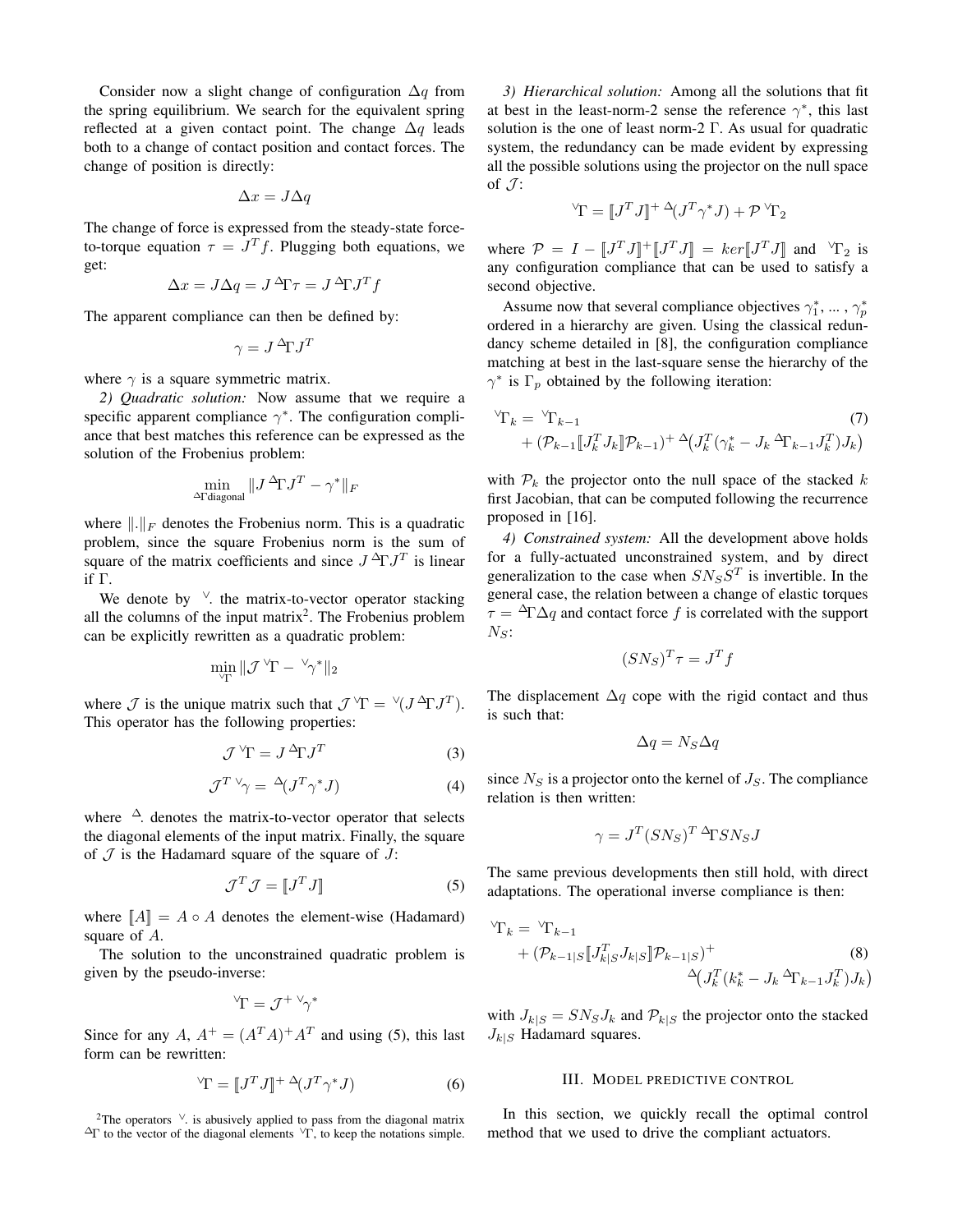

Fig. 1. Schema of the two actuator models used in the experiments.

# A. Principles and model

Consider a generic system, with state variable  $x$  and control variable  $u$ , defined by its discrete time evolution function:

$$
x_{t+1} = f(x_t, u_t, t) \tag{9}
$$

where  $f$  is the system evolution function and the time variable  $t$  is considered discrete. Optimal control aims at computing the control and state trajectory by minimizing a given cost function:

$$
\min_{X,U} \sum_{t=0}^{T-1} l_t(x_t, u_t) + l_T(x_T)
$$

where  $T$  is the preview interval length (fixed),  $U =$  $(u_0...u_{T-1}), X = (x_0,...,x_T)$  are the control and state trajectories and  $l_t$  and  $l_T$  are the running and terminal costs functions. The optimal control problem is to be solved under the constraint that (9) is satisfied. In practice, the problem is solved for  $X$  only or  $U$  only, the other variable being deduced from the dynamic equation. The solution is said explicit when computing  $X$  and implicit when computing  $U$ . The optimal solution for a linear dynamics  $x_{t+1} = F_x x_t +$  $F_u u_t$  and a quadratic cost is given by Riccati equations as a linear-quadratic regulator (LQR).

Model predictive control (MPC) is an advance control technique to control a given system by optimizing its predicted evolution. It relies on the systematic evaluation of the optimal control of the system with respect to a reference cost function, while only the first few steps of the optimal trajectory are actually executed by the actuators before its complete re-evaluation. The main interest of MPC is the ability of dealing with non-linear systems whose instantaneous linearization is not meaningful.

#### B. Differential dynamic programming

The Differential Dynamic Programming (DDP) is an iterative algorithm to solve a non-linear continuous optimal control problem using implicit formulation [5]. It is nearly equivalent to the application of a Newton descent algorithm. As in the Newton descent, the main idea is to approach a local optimum by iteratively modifying a candidate solution until stabilization of the evaluation of the cost function. It starts with initial state and control trajectories, typically obtained from the integration of the zero control if no other prior is available. The algorithm then iterates in two stages. It first computes an approximate quadratic model of the current candidate trajectory and compute the corresponding LOR (backward loop). Then the candidate is modified following the LOR (forward loop).

#### **IV. VARIABLE STIFFNESS ACTUATORS**

The previous section recalled a generic MPC framework. We now propose a solution to implement it, to efficiently control the behavior of a variable-stiffness actuator.

# A. Principles

The operational-space approach provides the reference joint behavior (torques and/or stiffness) from operational references set by the user. The computation is typically expensive, since many DOF are involved and the whole-body operations scale with the cube of the number of joints. We can expect them to be computed at a middle dynamics (e.g. 100Hz). For in contact movements, the actuators have to react much faster to track this reference behavior (typically, 1kHz is advised [17], 3kHz is implemented on the LWR robot [10] while 10kHz are available on the iCub [2]). The joint references are then tracked by a DDP-based MPC whose cost function is described below.

# B. Actuator generic model

We consider electrical-based variable stiffness actuators, where two motors in parallel are connected in series with some mechanical springs. This generic hypothesis is valid for a large class of actuators [18], [19] (see Fig. 1). While the general approach is still valid, this precise hypothesis cannot cover for example pneumatic actuators [20], [21]. The state variables are then reduced to the spring positions and velocities. Typically, two motors are involved:

$$
x = (x_1, x_2, \dot{x}_1, \dot{x}_2)
$$

If assuming linear (or at least static) models of the spring, the output torques can be deduced from the state.

We additionally make the hypothesis that the motor is capable of tracking acceleration references. While the electrical motors are typically driven in electrical power (current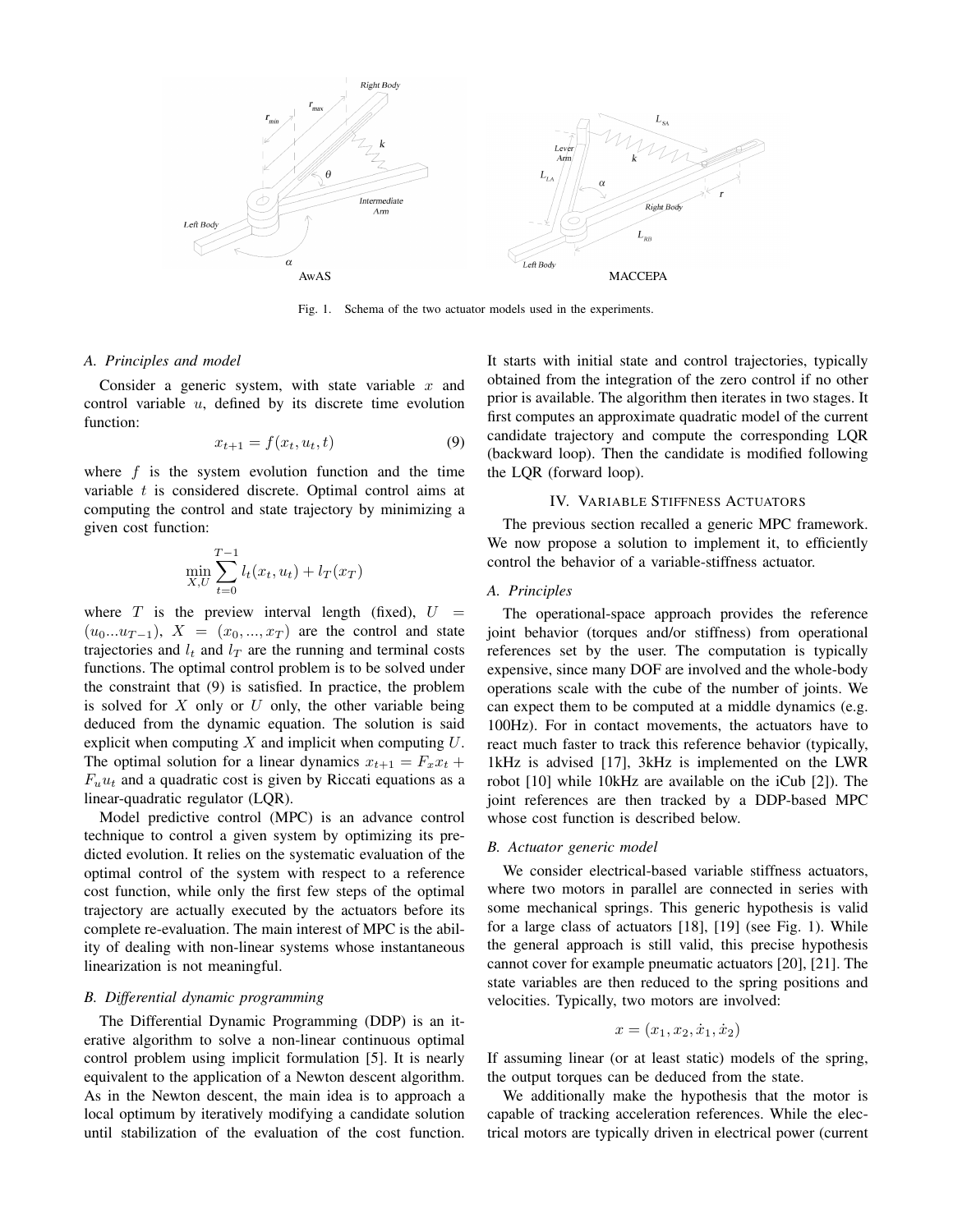or voltage), a first close loop is typically configured on the feedback of a output position (angular) sensor. Moreover, a mechanical reductor is often added in series with the motor, which acts as a dynamic screen preventing the motor to feel the joint dynamics. These two facts make the acceleration an easy but realistic control input. The control is then simply:

$$
u=(\ddot{x}_1,\ddot{x}_2)
$$

### C. Cost function

We consider the following terminal cost function:

$$
l_T(x_T) = w_T(\tau(x_T) - \tau_T^*)^2
$$

The current torque is a function of the spring states, while  $\tau_T^*$ is given by the operation-space computations. The running cost function is:

$$
l_t(x_t, u_t) = w_\tau (\tau(x_t) - \tau_t^*)^2 + ||u_t||_Q^2 + w_j j(x_t)
$$

where  $\tau_t^*$  is typically equals to  $\tau_T^*$ , j is a barrier function enforcing the joint limits and  $w_f$ ,  $w_{\tau}$ ,  $w_i$  and Q are arbitrary gains that encompass the unit differences and the relative importance of the terms. The first term enforces the MPC to track the reference. The second term penalizes strong internal movements and regularizes the numerical solver behavior. The last term enforces any given constraints<sup>3</sup>. The barrier function is constructed to be positive, continuous and twice derivable, to value 0 on at  $\epsilon$  from the limit and  $+\infty$  on the limits.

An additional term  $w_{\Gamma}(\Gamma(x_t) - \Gamma_t^*)^2$  can be added in both  $l_t$  and  $l_T$  to track a reference output stiffness, also function of the state. If no good reference stiffness is available,  $w_{\Gamma}$ is set to 0. The stiffness is then locally tuned by the optimal controller in answer to the actuator demanded dynamics. A comparison with and without reference stiffness is given in the next section.

# D. Discussion

The obtained control scheme may be compared to the optimal controller described in [22]. In this paper, the authors control a torque-driven actuator to enforce an output position on an AwAS actuator [18]. They deployed a LQR by linearizing their actuator. This is possible since the torque-input position-output AwAS is linear for small spring deflection. For that mean, they have to separate the model between one main actuator driven the output motion and one stiffness actuator tuning the apparent stiffness. They finally proved the stability of their control scheme and proposed a theoretical study of its behavior that was used to automatically adapt the cost-function weights.

Our approach is more generic since no separation is needed and non-linear actuators may be considered, for example the MACCEPA. Moreover, if the stiffness is free, the controller will use it to reduce the oscillations of the output movement. Using the LQR formulation behind the DDP, the stability of our MPC can be derived using the same

<sup>3</sup>The DDP is efficient partly because unconstrained. The barrier function is an efficient solution to enforce important terms to be treated as constraints.

reasoning than in [22]. It seems more difficult to adapt the pole study for tuning the weights in general, since the poles vary with the system non-linearities. However, the same study can be directly applied when the non-linearities can be neglected (e.g. for the AwAS at steady-state).

# V. RESULTS

We present in this section two set of simulations. In a first time, we checked the behavior of the MPC for a single actuator using the two actuator models AwAS and MACCEPA. The AwAS has a nearly linear dynamics, which is interesting to validate the LQR behavior, while the MACCEPA is less linear, which validates the capabilities of the DDP to handle a more complex cost landscape. We then produce a complex whole-body movement for a humanoid robot whose joint references are tracked by the MPC.

#### A. Single actuator

1) Set up: The simulations are made on the software Matlab. The model dimension are chosen to fit the requirements of a full size humanoid robot (for typical movements recorded on HRP-2). The control sampling frequency is 10kHz: the DDP is recomputed at 10kHz and the first sample is applied on the motor models. The preview windows lasts 2.5ms (that is to say 25 samples). The number of DDP iteration is bounded to 50 (while AwAS generally converges in less than 25). The MPC is used for tracking a smooth and a pulse-train reference without disturbance, and the behavior is then checked for external disturbances.

2) Torque reference tracking: DDP control has been tested for two scenarios : a pulse train and a polynomial. The response plot are given in Figures 2 and 3.

The first reference torque is a polynomial of degree three (Fig. 2). For both actuators, output torque is properly tracked. In the absence of discontinuity, DDP provides excellent control, no matter with the complexity of cost function.

The pulse-train amplitude is set to 10 Nm (calibrated on the knee torques during humanoid dynamics locomotion task). The AwAS is very reactive, reaching quickly 97% of the desired value and is stable. MACCEPA model, results are more mixed, with slower convergence time. These differences are explained by the different level of complexity of the two dynamics, excited by the train pulse that generates singularities. It is representative of a shock during an explosive task. The MACCEPA behavior might be improved by adjusting the cost weights, for example using a deeper analysis of the close-loop system.

3) Robustness: The robustness is tested for a constant reference. We let the system converge and then apply a static force of 5 Nm at the actuator output. The result is summarized in Fig. 4. The response time before new stability of the torque generated by the spring tension is of the same order as in the case of train pulse. The system naturally comes back to the reference position after a small adaptation time.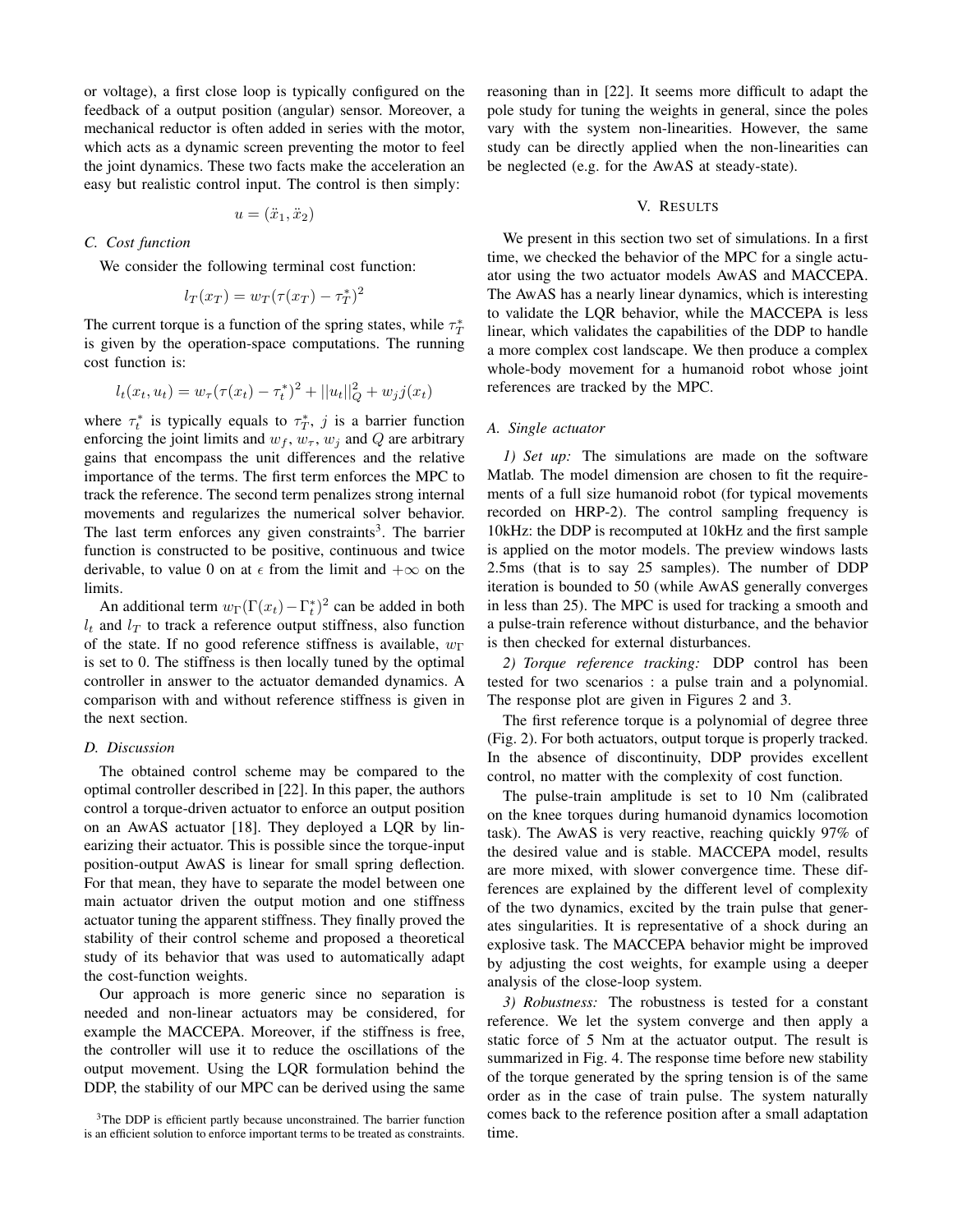

Fig. 2. Simulation A.1: Output torques with AwAS and MACCEPA actuators for a polynomial control



Fig. 3. Simulation A.2: Output torques with AwAS and MACCEPA actuators for a pulse train control



Fig. 4. Simulation A.3: Effect of 5 Nm perturbation torque at time  $t = 30$ ms on a constant control

#### B. Whole-body movement

1) Set up: We consider a jumping movement with a model created from the HRP-2 robot [23]: the body specifications have been kept has the actuator dimensions, but we have replaced in simulation the stiff actuation by a set of variable stiffness actuators. The movement is defined by a sequence of tasks using the jumping methodology proposed in [24]. The motion is composed of three phases: starting from a low squatting posture, the robot violently accelerates its center of mass (CoM) until the legs are stretched while keeping a controlled (typically zero) angular momentum. The robot then floats while its CoM decelerates due to the gravity. During the flight phase, only the orientations of the feet are controlled to anticipate the landing. The robot finally impacts the ground and gently decelerates its CoM to recover its rest posture. The joint references are computed at 200Hz.

One MPC at each joint then tracks this reference at 10kHz following the same set-up as in the previous section.

2) Torque tracking: The motion is summarized in Figures 5 to 8. Snapshots of the movement are gathered in Fig. 5. The whole body movement is not detailed by lack of space. The joint torques are tracked by an AwAS on the hip and a MACCEPA on the knee (the choices are arbitrary). We spotted torques on joints of a humanoid robot during a simulation of jump on site. The tracking performances are displayed in Fig. 6. The explosive movement is properly tracked. The reference torque at the impact is 3 Nm for the hip, and the MPC produces  $3.3$  Nm  $(91\%)$ . At the knee, the reference torque is 10 Nm while the MPC produces 10.8 Nm (108%). The delay is 15 ms which corresponds to the spring dynamics. This result proves the interest of using the spring actuation with MPC for achieving complex wholebody dynamic movements.

3) Stiffness selection: The joint compliance is computed from the a reference operational compliance. We set up a compliance of 2000 N/m on the z-axis of each foot, with a compliance of 40000 N/m on the two lateral rotations and stiff coupling between the translation and the rotations. The obtained joint stiffness of one leg is plotted in Fig. 7. It is perfectly tracked by the MPC. When the stiffness is let free, the MPC uses this additional DOF to optimize the output torque while minimizing the input. It is evident on the singleactuator pulse train displayed in Fig. 8. In particular, the stiffness changes at each new pulse and constantly decreases (the spring position increases) when the actuator position stabilizes.

#### VI. CONCLUSION

In this paper, we have proposed an original approach to control the whole-body movement of complex variablestiffness robot. The operational-space approach is first used to compute the joint torques and stiffness from operational force, acceleration and compliance references. An MPC controller is then used to control the movement of each elastic actuator to track the joint references. The global approach can be seen as an efficient suboptimal to the yet untractable whole-body optimal control problem. It is very appealing to apply torque references on electrical actuators while avoid an excessive mechatronic cost.

More particularly, we have proposed an original solution to compute the joint compliance from operational references. We have proposed an efficient MPC solution to track the joint references, both torques and stiffness, using DDP. This method can be seen as a generalization to a large class of actuator and to non-linear situations of the LOR proposed in [22]. Finally, we have proposed a complete validation in simulation, by controlling the jump of a variable-stiffness fullsize humanoid robot. Behind the application to a physical robot, the next step of our work is to exhibit the theoretical properties of our controller, in particular its stability.

#### **ACKNOWLEDGMENTS**

The work has been partly supported by the grant ANR 13-CORD-002-01 Entracte.